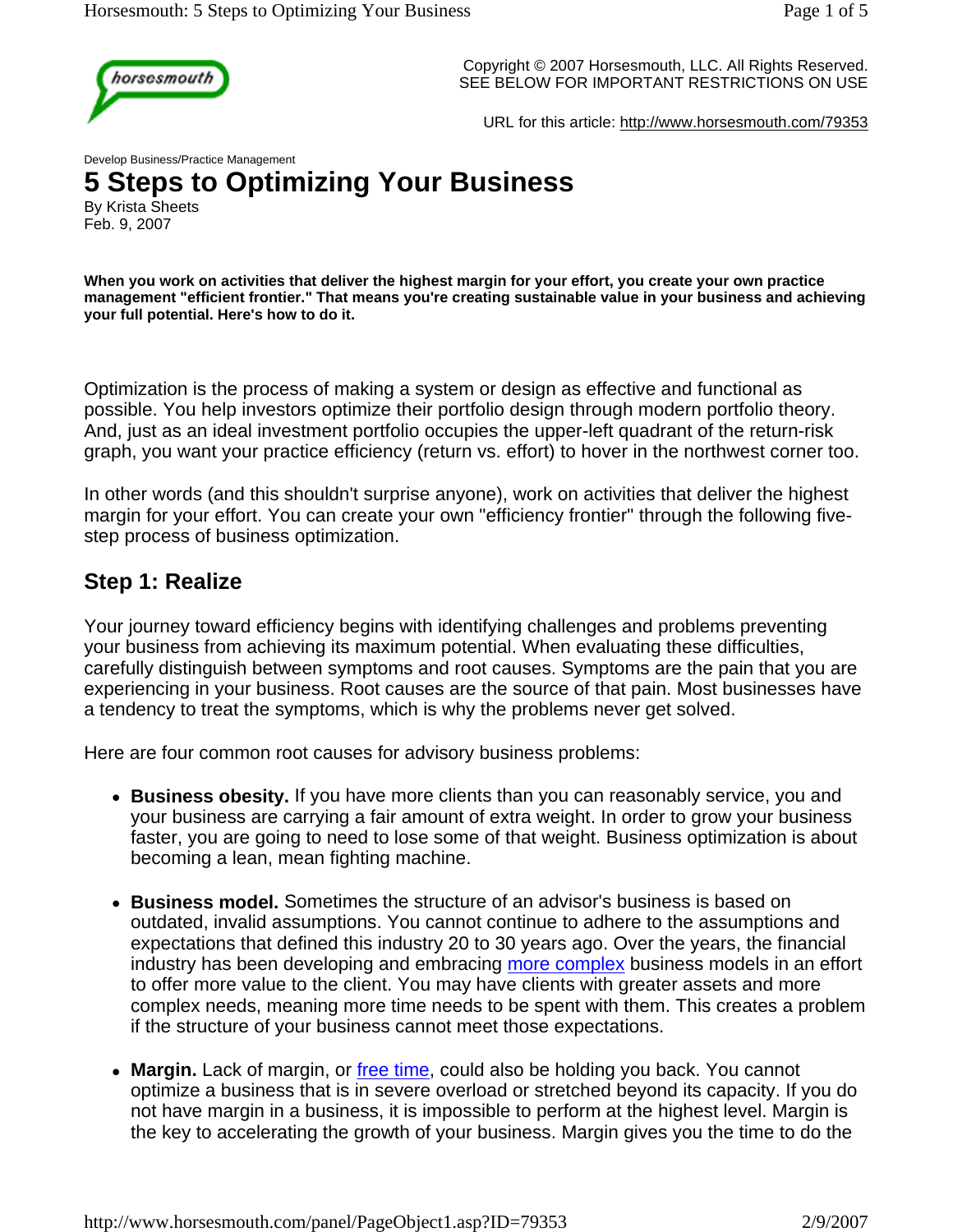things that need to be done, such as bringing in those higher-revenue-generating clients. If you want to grow a business and exceed people's expectations, you have to make the time to focus on these issues.

• Self-sabotage. Our individual belief systems and behaviors can keep us from making the best decisions. For example, maybe you are someone who has a tendency to overcommit or underestimate how long it takes to complete a task. This creates problems for your team because they are saddled with the responsibility and added stress of trying to complete too much work in too little time. Become aware of your destructive behaviors and make the needed adjustments with the help of your team. Ask for feedback. Most of us are not aware of our blind spots.

## **Step 2: Minimize**

The goal of the minimizing phase is to reduce the challenges in your business. Eliminating obstacles creates margin so your business can grow faster. Minimizing can include reassigning smaller clients, but that's certainly not all there is to it.

What you need to think about in this phase is your workload capacity gap, the difference between the amount of work it takes to run a world-class business and the capacity that your team has to do all of that work. Think of it this way: workload is what you do (and should be doing) for your clients; capacity is the number of staff hours available to handle the workload.

Many businesses operate with a crippling gap between workload and staff hours. This causes stress for everyone on the team, and it limits the potential revenues of the business. That's because everyone may be working diligently, but their efforts are not properly focused. It is important to do everything possible to reduce workload before attempting to increase capacity.

Examples of reducing workload include:

- Streamlining the number of clients you have
- Setting an **account minimum**
- Eliminating unprofitable services or product lines that you dabble in
- Eliminating clients who do not fit your business model
- Delegating low-profit clients to a junior partner or another FA
- Using technology to gain efficiency in work processes

Let's say you trim down your workload to focus on your primary task and you find you still don't have enough staff hours to cover your workload. Only then, when you're sure you've focused on your true mission, should you increase capacity by finding the right people to do the jobs that are not covered.

# **Step 3: Organize**

This phase involves looking at every detail of your business and establishing a workable infrastructure. When you have accurate information about your business infrastructure, you are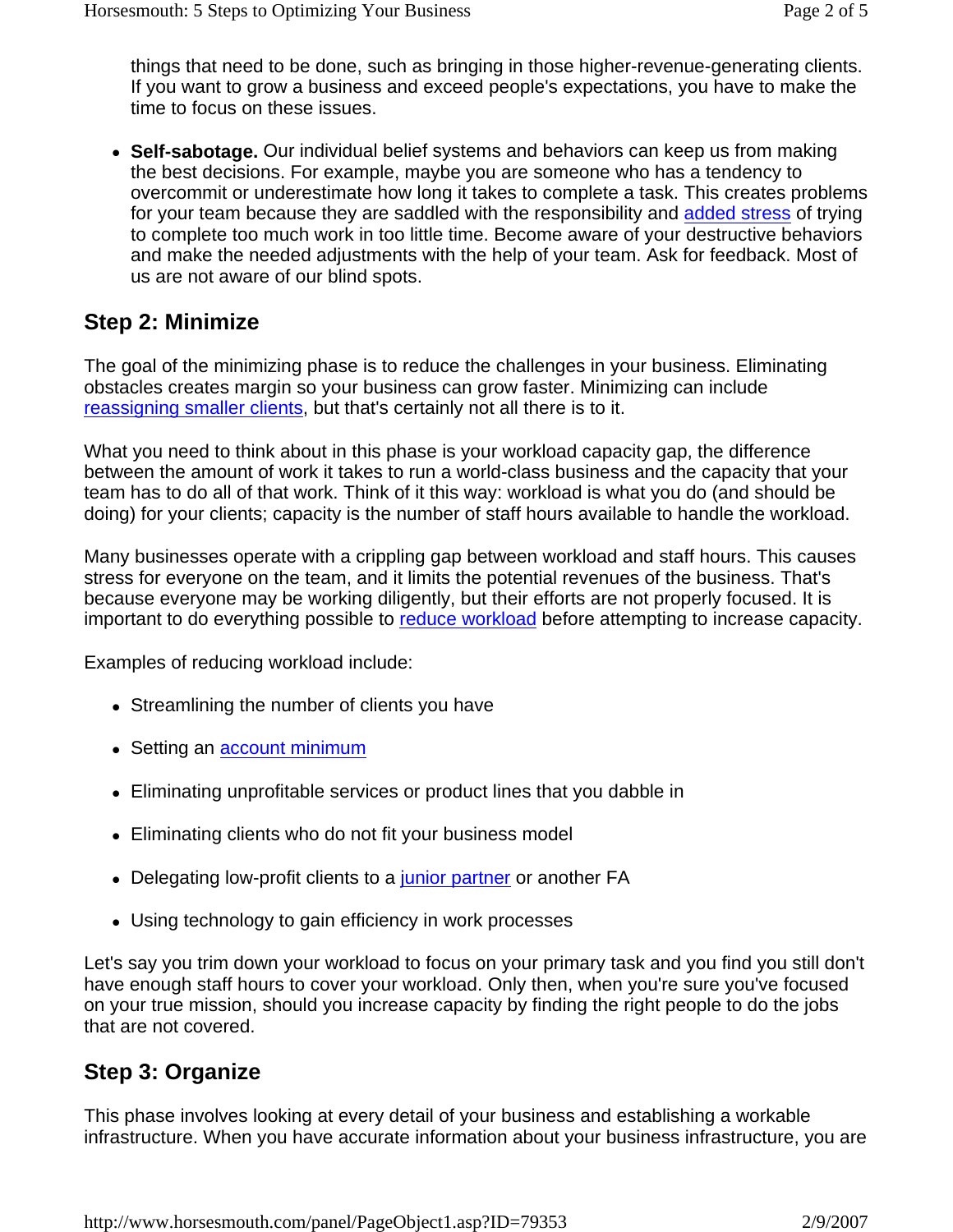in a better position to make decisions and provide a higher level of service to your clients. How do you determine the proper organizational structure for your business? Follow this process:

- **Select your business model.** Stop being all things to all people; commit to one business model as soon as possible.
- Chart your business functions. Develop a functional organization chart or high-level overview of your business, breaking each part of your business into functions. Determine what work has to be done in the three major areas: finding new business, grinding (managing portfolios), and minding (providing client service). Worry about who will do which part later.
- Define the work in each function. You may realize that you do more for clients than you thought or that your team is actually stretched too thin and cannot take on any more clients until things are reorganized.
- **Quantify the work in each function.** Most advisors have a very incomplete understanding of how much time it actually takes to run their businesses at optimal levels. Have your team do a time study on the important tasks for each function for a couple of weeks. You are looking for educated estimates here, not exact times.
- **Determine your required resources.** Once you know what you do and how long it takes to do it, you can determine what resources you need, including people, technology, skills, knowledge, and external support.
- Write accurate job descriptions for your team. Your team needs to have at least one person owning each of the find, grind, and mind areas of your business. The best way to form a new team or restructure a current one is to organize it around function rather than specialty or expertise.

## **Step 4: Systematize**

The goal of this step is to create standard ways of performing all the important activities in your business to increase the efficiency of your team. A system is a series of steps or activities that work together to produce a predictable and consistent result. The ultimate goal of this stage is to have an operations manual that documents all the tasks and activities that make up the functions of your business. Documentation commits you and your team to the business. It increases productivity because people become more efficient when you give them systems. Systems also facilitate training new personnel and delivering better advice to clients.

The best way to identify and refine systems is to start with your functional organization chart. Once you've written down each function and thought about what happens in it, you then document everything that you do within the functions. Prioritize the systems that will have the most impact. There are five types of systems that you should create for your business, and you'll need the help of your team in developing them:

- Checklists. Put each step-by-step detail of your process in writing. This works best for tasks done by a single individual.
- **Workflow.** A workflow system involves several people on your team. For example, your sales process requires a workflow system. Let's say you have an appointment to meet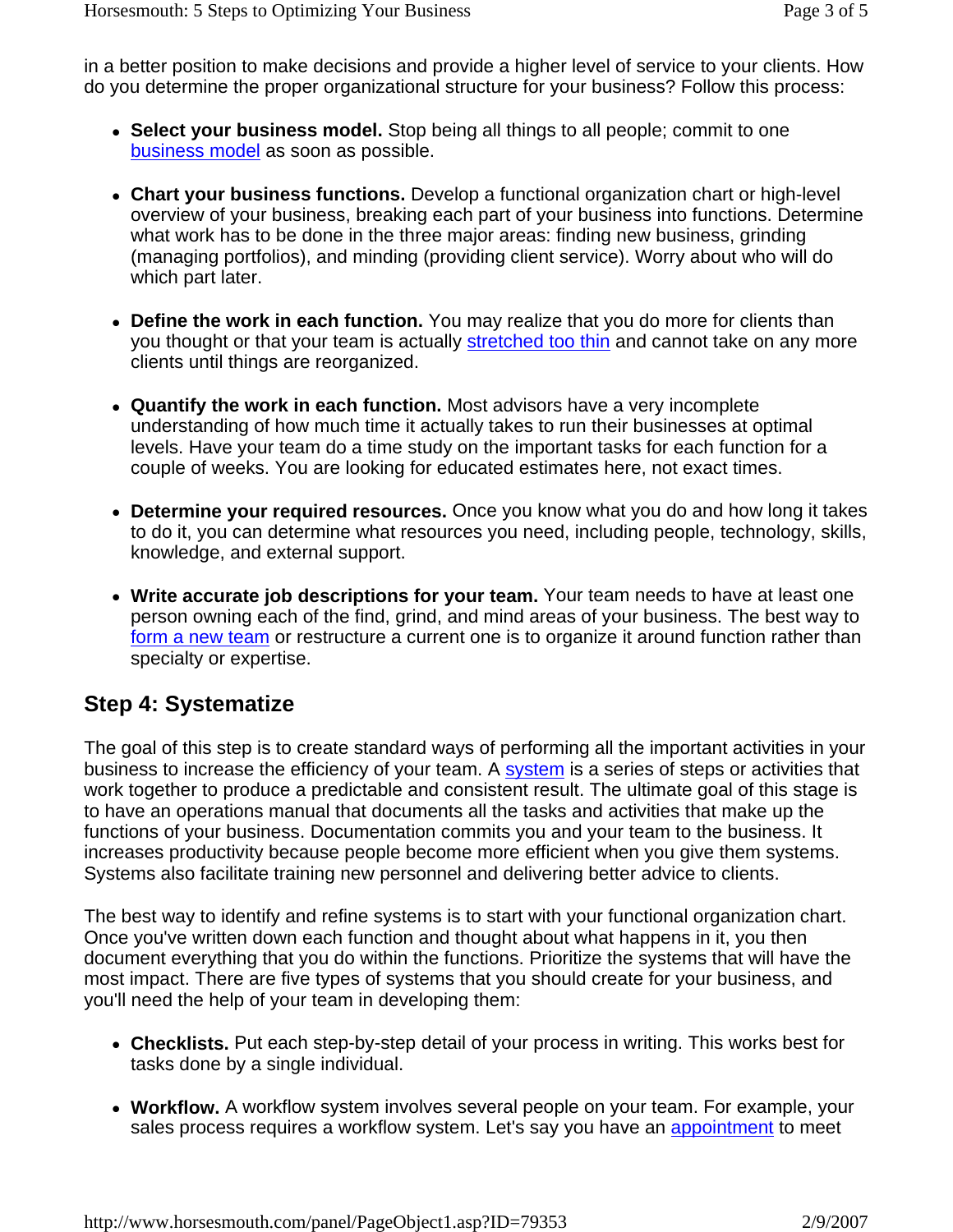with a prospect. The first step of the sales process system might be to have someone call to confirm the appointment. Another might be to prepare the materials or presentation for the meeting. Each step in the process is documented as the work flows from one individual to the next.

- Information. You need systems in place for managing the huge load of information that flows through your business, including internal information (financial results), external information about the markets and research, and client information (which should be stored in a contact manager).
- Hard systems. These systems are all the tangibles of the client experience. They include anything clients might see or touch, from your presentation materials to the setup and decor of your office.
- **Soft systems.** These systems are the intangible aspects of the client experience; they affect the client, but they're not concrete. They include what the receptionist says when clients call your office, the way clients feel when they speak with your team, agendas for client meetings, and so forth.

# **Step 5: Optimize**

The final step is about creating real and sustainable value in the business for you and your clients. The book *The Discipline of Market Leaders* presents the results from a study on leading companies that sought to determine how they came to dominate their industries. The management teams were studied, and the customers were interviewed to find out what these companies were doing differently than their competitors. Each of these companies, in its own way, created "value disciplines," or strategies for delivering exceptional value to customers. There were three primary value disciplines that these industry leaders embodied:

- **Operational excellence.** These companies were able to become low-cost producers in their industry such that no one could compete with them (e.g., Dell, McDonald's)
- **Technical superiority.** These companies are extremely committed to research and development, allowing them to create products and services two to three years before their competitors (e.g., Microsoft, pharmaceutical companies)
- Customer intimacy. These companies have a deep knowledge of their customers. They know them so well that they can uncover challenges to solve for them long before the competition is aware of the need.

In the optimization process, you see the value and profitability in each client relationship over time. You are probably going to spend a lot more time managing a client relationship in the first couple of years, but somewhere along the line, the amount of time levels out. You're also probably spending an equal amount of time on a \$2 million client as a \$500,000 client. This is where leverage comes in. Having larger but fewer clients is the best way to leverage your time to grow your business.

Finally, you need to see your clients in terms of lifetime value rather than just the fees they pay each year. What would you be willing to invest in acquiring a client if you knew he or she was going to pay you \$250,000 in fees over the next 10 years? Implementing these five optimization steps means taking the long view. Now that you're familiar with them, you're on